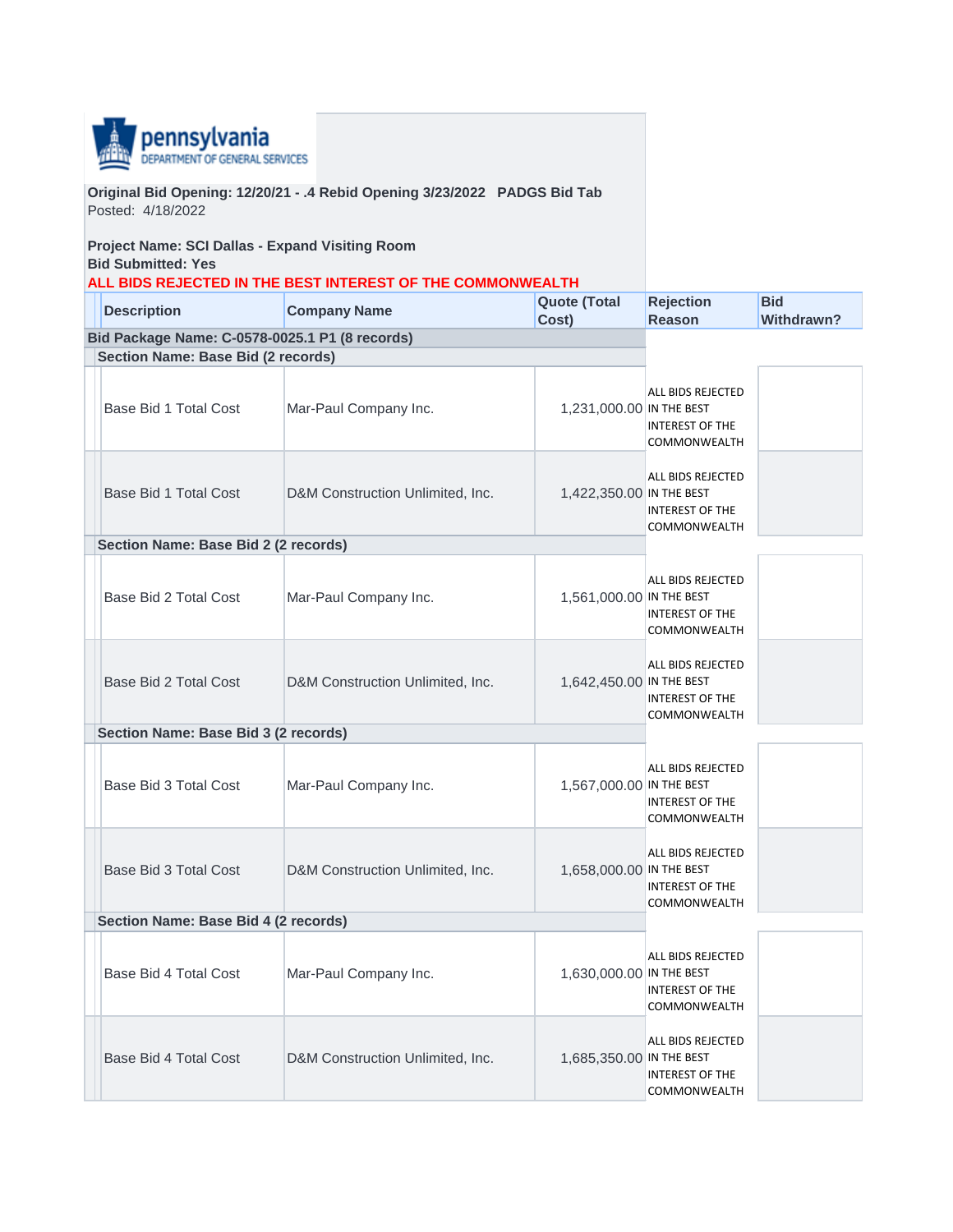| Bid Package Name: C-0578-0025.2 P1 (12 records) |                                      |                                                 |                        |                                                                    |
|-------------------------------------------------|--------------------------------------|-------------------------------------------------|------------------------|--------------------------------------------------------------------|
|                                                 | Section Name: Base Bid (3 records)   |                                                 |                        |                                                                    |
|                                                 | Base Bid 1 Total Cost                | Lock Haven Plumbing & Heating, Inc.             | 248,604.00 IN THE BEST | ALL BIDS REJECTED<br><b>INTEREST OF THE</b><br>COMMONWEALTH        |
|                                                 | Base Bid 1 Total Cost                | Bognet Inc.^                                    | 368,000.00 IN THE BEST | ALL BIDS REJECTED<br>INTEREST OF THE<br>COMMONWEALTH               |
|                                                 | Base Bid 1 Total Cost                | <b>JONES MASONRY RESTORATION</b><br><b>CORP</b> | 387,000.00 IN THE BEST | ALL BIDS REJECTED<br>INTEREST OF THE<br>COMMONWEALTH               |
|                                                 | Section Name: Base Bid 2 (3 records) |                                                 |                        |                                                                    |
|                                                 | Base Bid 2 Total Cost                | Lock Haven Plumbing & Heating, Inc.             | 248,604.00 IN THE BEST | ALL BIDS REJECTED<br><b>INTEREST OF THE</b><br><b>COMMONWEALTH</b> |
|                                                 | Base Bid 2 Total Cost                | Bognet Inc.^                                    | 368,000.00 IN THE BEST | ALL BIDS REJECTED<br><b>INTEREST OF THE</b><br>COMMONWEALTH        |
|                                                 | Base Bid 2 Total Cost                | <b>JONES MASONRY RESTORATION</b><br><b>CORP</b> | 387,000.00 IN THE BEST | ALL BIDS REJECTED<br><b>INTEREST OF THE</b><br>COMMONWEALTH        |
|                                                 | Section Name: Base Bid 3 (3 records) |                                                 |                        |                                                                    |
|                                                 | Base Bid 3 Total Cost                | Lock Haven Plumbing & Heating, Inc.             | 257,868.00 IN THE BEST | ALL BIDS REJECTED<br>INTEREST OF THE<br>COMMONWEALTH               |
|                                                 | Base Bid 3 Total Cost                | Bognet Inc.^                                    | 418,000.00 IN THE BEST | ALL BIDS REJECTED<br>INTEREST OF THE<br>COMMONWEALTH               |
|                                                 | Base Bid 3 Total Cost                | JONES MASONRY RESTORATION<br>CORP               | 424,000.00 IN THE BEST | ALL BIDS REJECTED<br>INTEREST OF THE<br>COMMONWEALTH               |
|                                                 | Section Name: Base Bid 4 (3 records) |                                                 |                        |                                                                    |
|                                                 | Base Bid 4 Total Cost                | Lock Haven Plumbing & Heating, Inc.             | 257,868.00 IN THE BEST | ALL BIDS REJECTED<br>INTEREST OF THE<br>COMMONWEALTH               |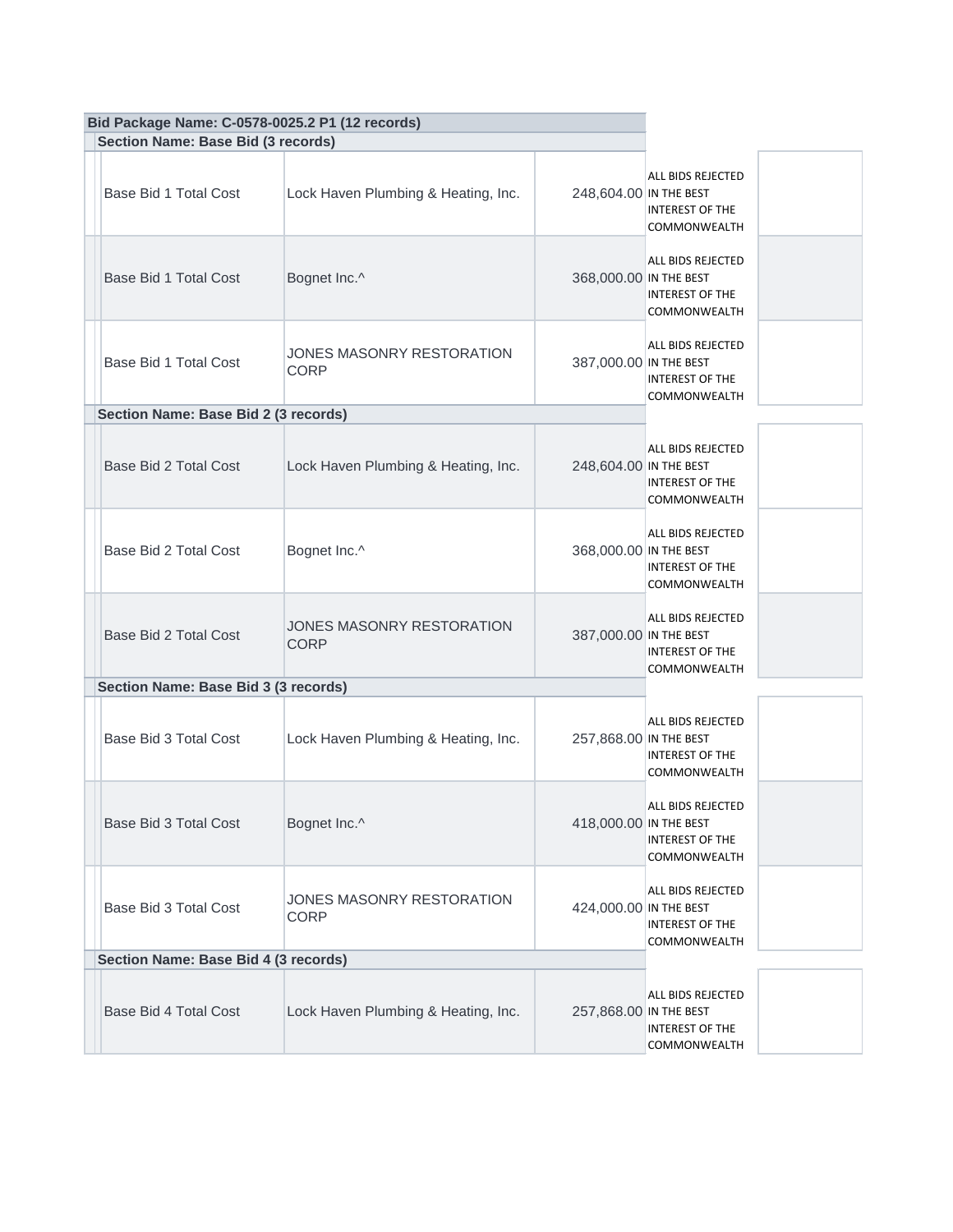| Base Bid 4 Total Cost | Bognet Inc.^                             | 418,000.00 IN THE BEST | ALL BIDS REJECTED<br><b>INTEREST OF THE</b><br>COMMONWEALTH |  |
|-----------------------|------------------------------------------|------------------------|-------------------------------------------------------------|--|
| Base Bid 4 Total Cost | JONES MASONRY RESTORATION<br><b>CORP</b> | 424,000.00 IN THE BEST | ALL BIDS REJECTED<br><b>INTEREST OF THE</b><br>COMMONWEALTH |  |

**Bid Package Name: C-0578-0025.3 P1 (16 records) Section Name: Base Bid (4 records)**

| Base Bid 1 Total Cost                | Linco Construction, Inc                  | 28,800.00 IN THE BEST  | ALL BIDS REJECTED<br><b>INTEREST OF THE</b><br>COMMONWEALTH        |
|--------------------------------------|------------------------------------------|------------------------|--------------------------------------------------------------------|
| Base Bid 1 Total Cost                | Lock Haven Plumbing & Heating, Inc.      | 37,830.00 IN THE BEST  | ALL BIDS REJECTED<br>INTEREST OF THE<br>COMMONWEALTH               |
| Base Bid 1 Total Cost                | Bognet Inc.^                             | 62,678.00 IN THE BEST  | ALL BIDS REJECTED<br><b>INTEREST OF THE</b><br>COMMONWEALTH        |
| Base Bid 1 Total Cost                | JONES MASONRY RESTORATION<br><b>CORP</b> | 244,000.00 IN THE BEST | ALL BIDS REJECTED<br><b>INTEREST OF THE</b><br>COMMONWEALTH        |
| Section Name: Base Bid 2 (4 records) |                                          |                        |                                                                    |
| Base Bid 2 Total Cost                | Linco Construction, Inc                  | 38,800.00 IN THE BEST  | ALL BIDS REJECTED<br><b>INTEREST OF THE</b><br>COMMONWEALTH        |
| Base Bid 2 Total Cost                | Lock Haven Plumbing & Heating, Inc.      | 52,352.00 IN THE BEST  | ALL BIDS REJECTED<br>INTEREST OF THE<br>COMMONWEALTH               |
| Base Bid 2 Total Cost                | Bognet Inc.^                             | 72,678.00 IN THE BEST  | ALL BIDS REJECTED<br><b>INTEREST OF THE</b><br><b>COMMONWEALTH</b> |
| Base Bid 2 Total Cost                | JONES MASONRY RESTORATION<br><b>CORP</b> | 264,000.00 IN THE BEST | ALL BIDS REJECTED<br><b>INTEREST OF THE</b><br>COMMONWEALTH        |
| Section Name: Base Bid 3 (4 records) |                                          |                        |                                                                    |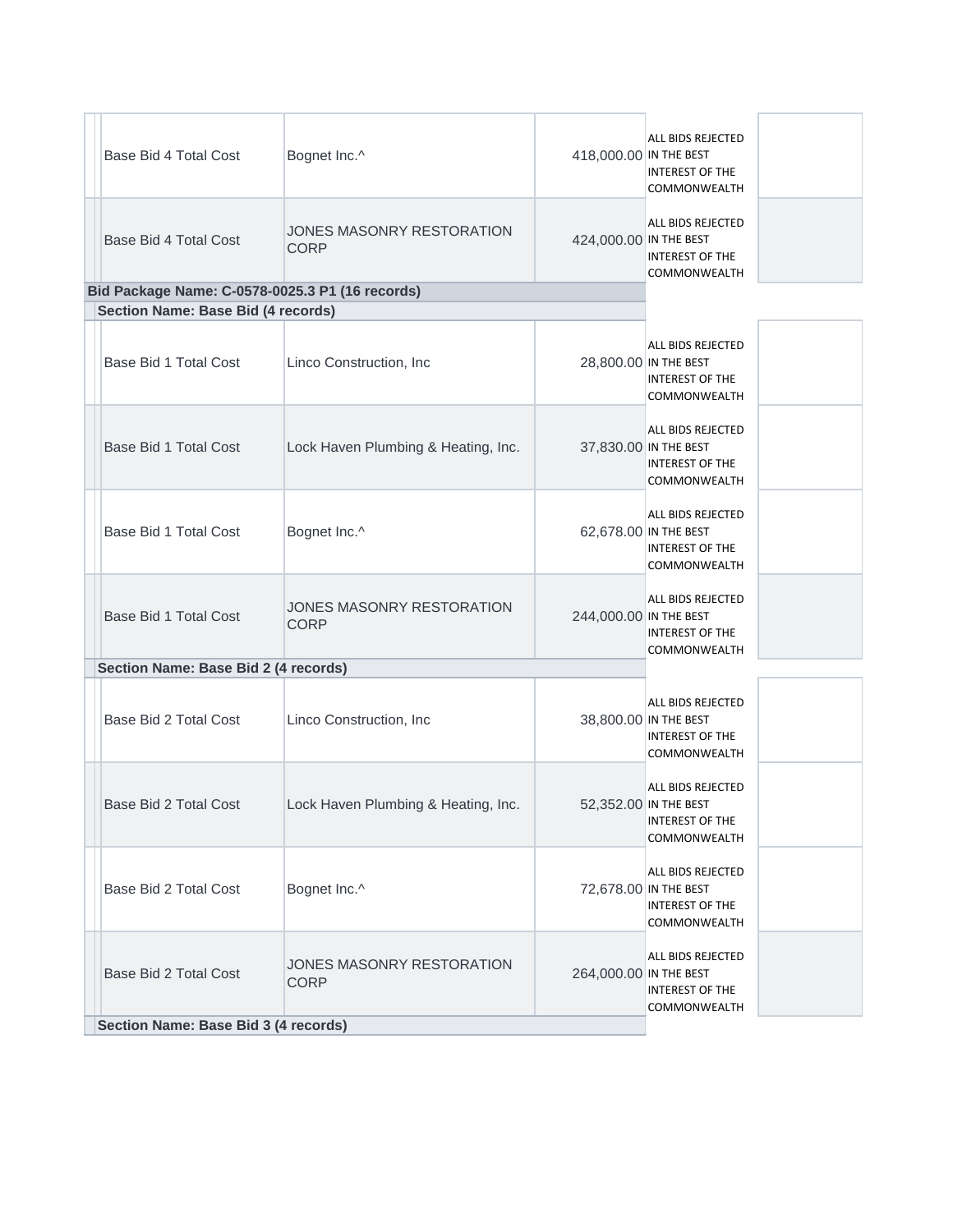| Base Bid 3 Total Cost                                | Linco Construction, Inc                         |                        | ALL BIDS REJECTED<br>41,900.00 IN THE BEST<br><b>INTEREST OF THE</b><br>COMMONWEALTH        |
|------------------------------------------------------|-------------------------------------------------|------------------------|---------------------------------------------------------------------------------------------|
| Base Bid 3 Total Cost                                | Lock Haven Plumbing & Heating, Inc.             |                        | ALL BIDS REJECTED<br>52,352.00 IN THE BEST<br><b>INTEREST OF THE</b><br>COMMONWEALTH        |
| Base Bid 3 Total Cost                                | Bognet Inc.^                                    |                        | ALL BIDS REJECTED<br>78,678.00 IN THE BEST<br><b>INTEREST OF THE</b><br>COMMONWEALTH        |
| Base Bid 3 Total Cost                                | <b>JONES MASONRY RESTORATION</b><br><b>CORP</b> | 264,000.00 IN THE BEST | ALL BIDS REJECTED<br><b>INTEREST OF THE</b><br>COMMONWEALTH                                 |
| Section Name: Base Bid 4 (4 records)                 |                                                 |                        |                                                                                             |
| Base Bid 4 Total Cost                                | Linco Construction, Inc                         | 41,900.00 IN THE BEST  | ALL BIDS REJECTED<br><b>INTEREST OF THE</b><br>COMMONWEALTH                                 |
| Base Bid 4 Total Cost                                | Lock Haven Plumbing & Heating, Inc.             | 52,352.00 IN THE BEST  | ALL BIDS REJECTED<br><b>INTEREST OF THE</b><br>COMMONWEALTH                                 |
| Base Bid 4 Total Cost                                | Bognet Inc.^                                    |                        | ALL BIDS REJECTED<br>78,678.00 IN THE BEST<br><b>INTEREST OF THE</b><br><b>COMMONWEALTH</b> |
| Base Bid 4 Total Cost                                | <b>JONES MASONRY RESTORATION</b><br><b>CORP</b> | 264,000.00 IN THE BEST | ALL BIDS REJECTED<br><b>INTEREST OF THE</b><br>COMMONWEALTH                                 |
| Bid Package Name: C-0578-0025.4 P1 Rebid (8 records) |                                                 |                        |                                                                                             |
| Section Name: Base Bid (2 records)                   |                                                 |                        |                                                                                             |
| Base Bid 1 Total Cost                                | Mark Whitehead Electrical Contractor,<br>Inc.   | 189,830.00 IN THE BEST | ALL BIDS REJECTED<br><b>INTEREST OF THE</b><br>COMMONWEALTH                                 |
| Base Bid 1 Total Cost                                | JOYCE ELECTRICAL INC.                           | 281,000.00 IN THE BEST | ALL BIDS REJECTED<br>INTEREST OF THE<br>COMMONWEALTH                                        |
| Section Name: Base Bid 2 (2 records)                 |                                                 |                        |                                                                                             |